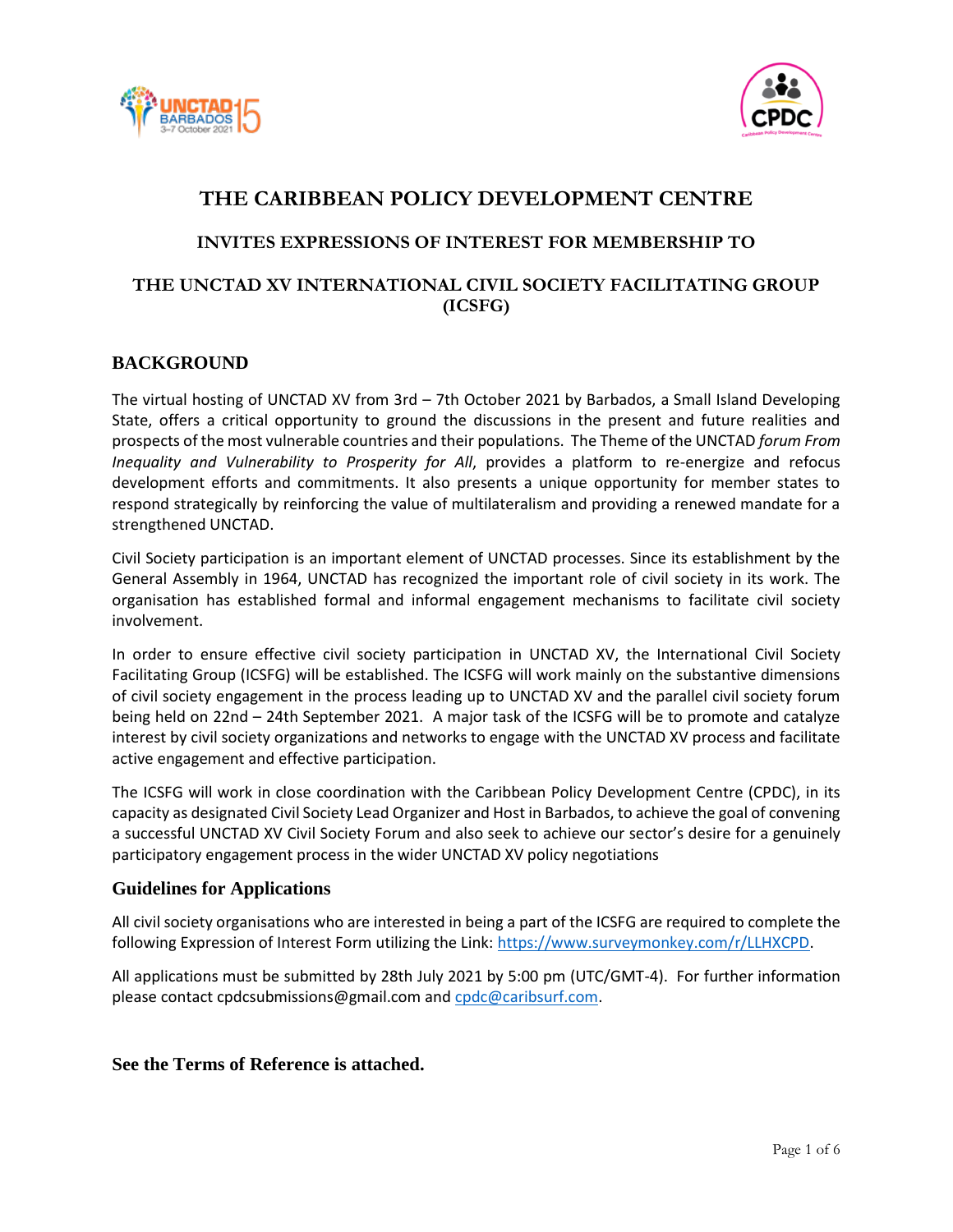



# **Caribbean Policy Development Centre**

# **Terms of Reference**

# **Membership to**

# **The UNCTAD 15 International Civil Society Facilitating Group (ICSFG)**

# **20 July 2021**

### I. **Background**

 $\overline{a}$ 

The virtual hosting of the fifteenth session of the United Nations Conference on Trade and Development (UNCTAD 15) from 3rd - 7th October 2021 by Barbados, a Small Island Developing State, offers a critical opportunity to ground the discussions in present and future realities and prospects of the most vulnerable countries and their populations. The theme of the UNCTAD 15, *From Inequality and Vulnerability to Prosperity for All*, provides a platform to re-energize and refocus development efforts and commitments. It also presents a unique opportunity for member states to respond strategically by reinforcing the value of multilateralism and providing a renewed mandate for a strengthened UNCTAD.

UNCTAD first convened in Geneva in 1964, and was institutionalized to meet every four years, with intergovernmental bodies meeting between sessions and a permanent secretariat created to provide support. The organization's goals are to: "maximize the trade, investment and development opportunities of developing countries and assist them in their efforts to integrate into the world economy on an equitable basis".

UNCTAD 15 comes at an important juncture in the international trade and development arena marked by continued malaise in the World Trade Organisation (WTO), and the growth of bilateral and regional trade agreements. Additionally, the context of COVID-19 presents an unprecedented global challenge. This largescale socio-economic crisis is disrupting livelihoods, potentially pushing tens of millions into extreme poverty, and highlighting the fragility of the global food system (WHO, 2020).<sup>1</sup>

For developing countries, the pandemic compounds already constrained circumstances in an international environment that is impatient with the calls of developing countries for differential treatment and lacks accountability for failure by developed countries to live up to financing commitments or a rewriting of the rules to the disadvantage of developing countries, particularly Small Island Developing States, Least Developed Countries (LDCs), and Landlocked Developing Countries (LLDCs).

With the recent contraction of international trade flows and estimated drops in the gross domestic product (GDP) of developing countries there is strong motivation for UNCTAD 15 to be a 'game changer.' The conference is the highest decision-making body of UNCTAD at which member states assess current trade and development issues and formulate global policy responses. It also sets the organization's work priorities for the next four years.

<sup>1</sup> [https://www.who.int/news/item/13-10-2020-impact-of-covid-19-on-people%27s-livelihoods-their-health-and-our](https://www.who.int/news/item/13-10-2020-impact-of-covid-19-on-people%27s-livelihoods-their-health-and-our-food-systems)[food-systems](https://www.who.int/news/item/13-10-2020-impact-of-covid-19-on-people%27s-livelihoods-their-health-and-our-food-systems)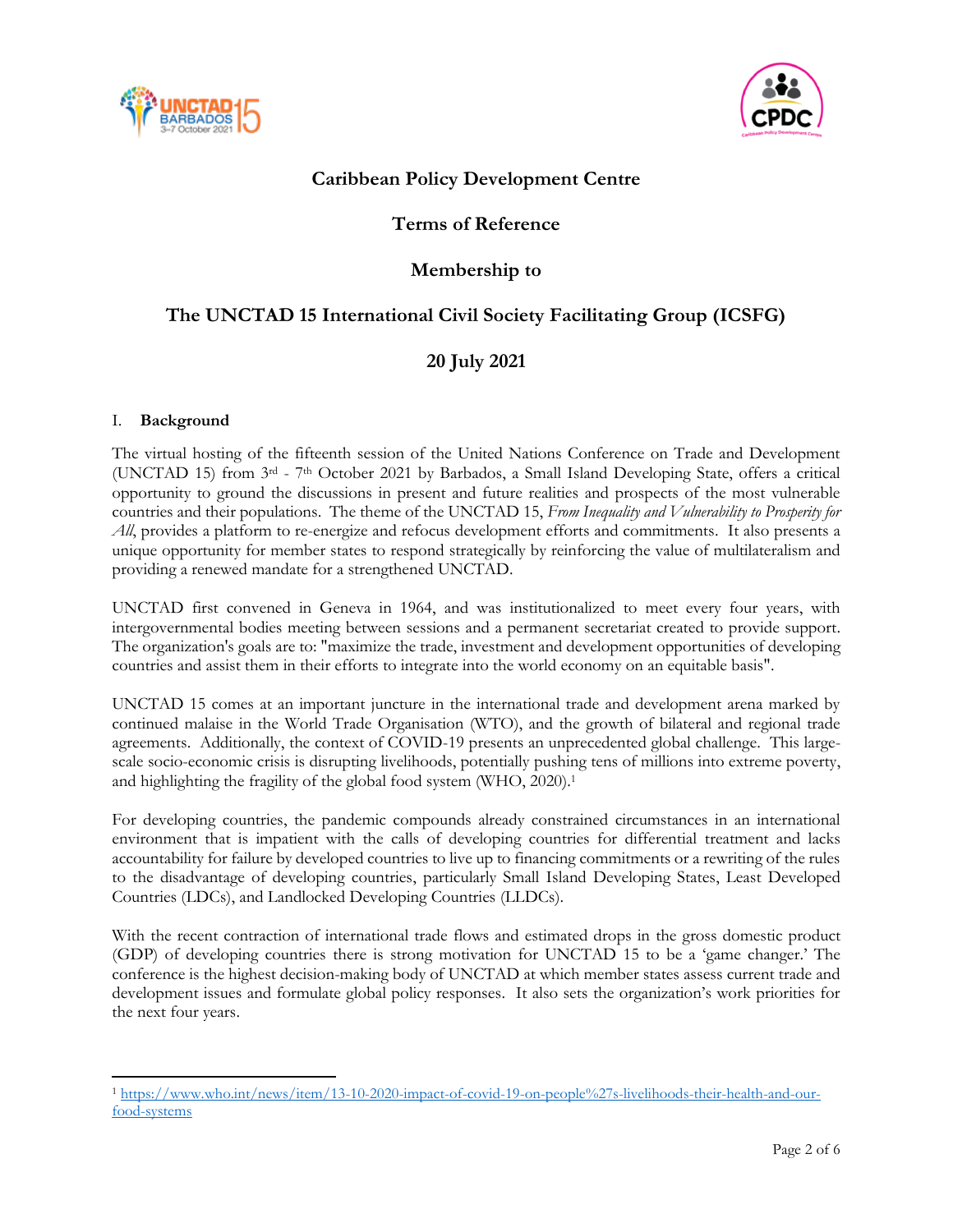



### **II. Civil Society Participation**

Civil Society participation is an important element of UNCTAD's processes. Since its establishment by the UN General Assembly in 1964, UNCTAD has recognized the important role of civil society in its work. The organization has established formal and informal engagement mechanisms to facilitate civil society involvement. The parallel civil society forum, from 22nd - 24th September 2021, is the main platform for civil society representatives to make their voices heard.

Given the current socio-economic context, the social justice perspective of civil society will provide rigour to the analysis of the existing factors that constrain economic transformation and imperil transformative development. While COVID-19 has drastically challenged civil society organizing, the sector is demonstrating that it stands ready to capitalize on the opportunity that UNCTAD 15 presents.

Civil society contributions help to deepen the development and trade discourse offering counter narratives that have been important for some developing countries in particular as they examine policy options. Previous UNCTAD conferences have seen wide and diverse participation from civil society which has provided for multi-dimensional perspectives and focused critique.

Civil society's engagement in trade policy, cannot be divorced from the existence of structured mechanisms which provide support for capacity building and dialogue. For the participation of civil society to be meaningful, there must be a strategic investment in strategies that engage the sector throughout the process. Engagement of and by the sector in trade policy has been challenging. Some of the identified challenges include<sup>2</sup> :

- Lack of transparency in the criteria for participation;
- Preponderance of participation of commercial interest in mainstream negotiations;
- Relegation of traditional civil actors to issue specific non-primary areas;
- Lack of a legal framework guaranteeing the continual right to participation; and
- Lack of capacity and mechanisms to facilitate capacity building for CSOs.

The civil society forum has historically spotlighted the need for structural transformation and the importance of a reformed and strengthened UNCTAD. Given that this will be the first forum that will be held in a SIDS, the imperative to ensure participation from the South is critical. In this regard the International Civil Society Facilitating Group (ICSFG) will be convened to govern and facilitate optimum participation of civil society in the parallel forum and inter-governmental deliberations of UNCTAD 15. UNCTAD 15 will take the form of Ministerial meetings and negotiating sessions, as well as a number of pre-conference meetings, forums and side events.

### **III. Civil Society Forum and The International Civil Society Facilitating Group (ICSFG)**

In order to ensure effective civil society participation in UNCTAD 15, the ICSFG will be established by  $1<sup>st</sup>$ August 2021. The ICSFG will work mainly on the substantive dimensions of civil society engagement in the process leading up to UNCTAD XV and the parallel civil society forum.

The ICSFG will work in close coordination with the Caribbean Policy Development Centre (CPDC), in its capacity as designated Civil Society Lead Organizer and Host in Barbados, to achieve the goal of convening a successful UNCTAD 15 Civil Society Forum and also seek to achieve our sector's desire for a genuinely

 $\overline{a}$ 

<sup>&</sup>lt;sup>2</sup> Adapted from Ewart (2009), The role of civil society in shaping trade policy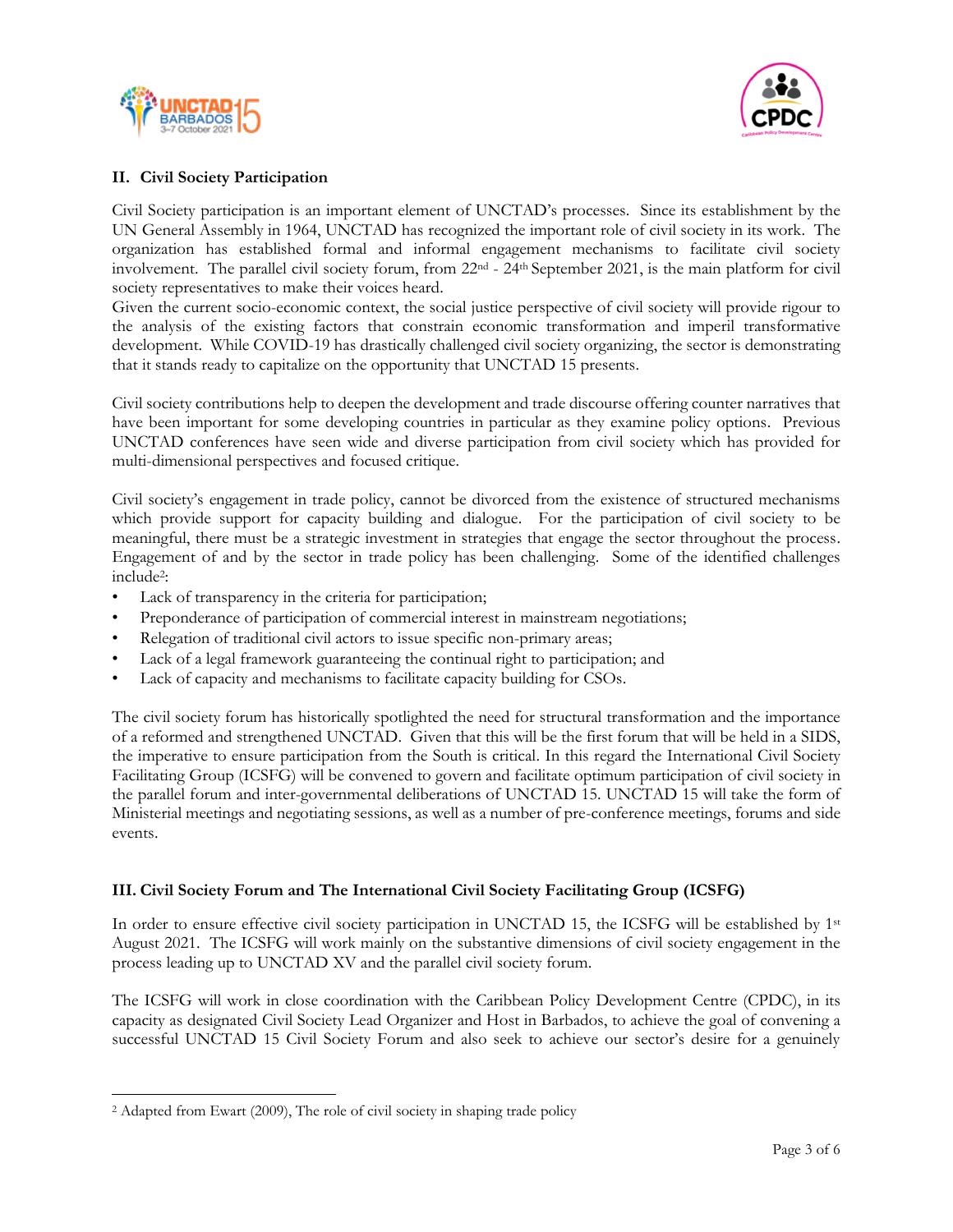



participatory engagement process in the wider UNCTAD 15 policy negotiations. Following are the main ICSFG tasks:

- To promote and catalyze interest by civil society organizations and networks to engage with the UNCTAD XV process and facilitate active engagement and effective participation;
- To stimulate, coordinate and consolidate civil society inputs at different stages of the official negotiations process, starting with inputs based on analyses of the "zero draft" outcome document and successive negotiating drafts;
- To promote and facilitate civil society participation and contribution to the civil society hearings planned during the negotiating process and other relevant events;
- To coordinate the drafting process for the civil society declaration, which should be adopted during the civil society forum and presented at the official opening of UNCTAD 15;
- To structure the programme of the civil society forum based on key civil society priority issues, identified through an inclusive discussion among interested organizations. This would include the organization of the plenary sessions, including facilitating invitations of key personalities from Government, International Organizations or other actors as deemed appropriate, as well as the coordination of the preparations of workshops, parallel panel discussions and side events throughout the forum;
- To facilitate the active contribution of civil society to UNCTAD 15, including by facilitating the identification of key civil society speakers for official roundtables, press conferences, and other relevant sessions and events;
- To promote the outreach and dissemination of key civil society proposals and collective positions, including the civil society declaration, to governmental representatives, all key stakeholders, and traditional and social media; and
- To agree on future actions to accelerate progress and monitor the implementation of agreed actions.

### **A. Proposed Programme Priority Areas for Consideration**

The following thematic areas emerged from a 2020 consultation that CPDC co-convened with civil society from Africa, Asia, Pacific and the Caribbean regions.

1. A Refocused UNCTAD

Recognition of UNCTAD's unique role in critically analysing interconnecting factors including debt, trade policies, and macroeconomic and financial policies that stymie sustainable development. The current context requires a refocused, robust yet streamlined organization that is strengthened to continue to set the agenda and offer alternative policy advice, particularly on questions of debt, macro-economic structural transformation, investment policy and climate change adaptation. UNCTAD needs to be the forerunner in the quest for economic development and the rectification of global imbalances which continue to be moving targets for developing countries.

2. Monitoring and Accountability

Call for a strengthened UNCTAD role in contributing to enhanced monitoring and accountability mechanisms for post UNCTAD XV actions. A desired civil society forum outcome is consensus on a road map for UNCTAD's work activities as well as a strengthened internal civil society institutional framework for facilitating ongoing civil society dialogue and sharing of information.

3. Climate Adaption and Sustainability

A call for further analysis of adaption strategies, building resilience and financing strategies to support SIDS efforts in responding/adapting to increased incidence of natural disasters and risks to coastal transport infrastructure, and efforts towards green growth and the sustainable blue economy.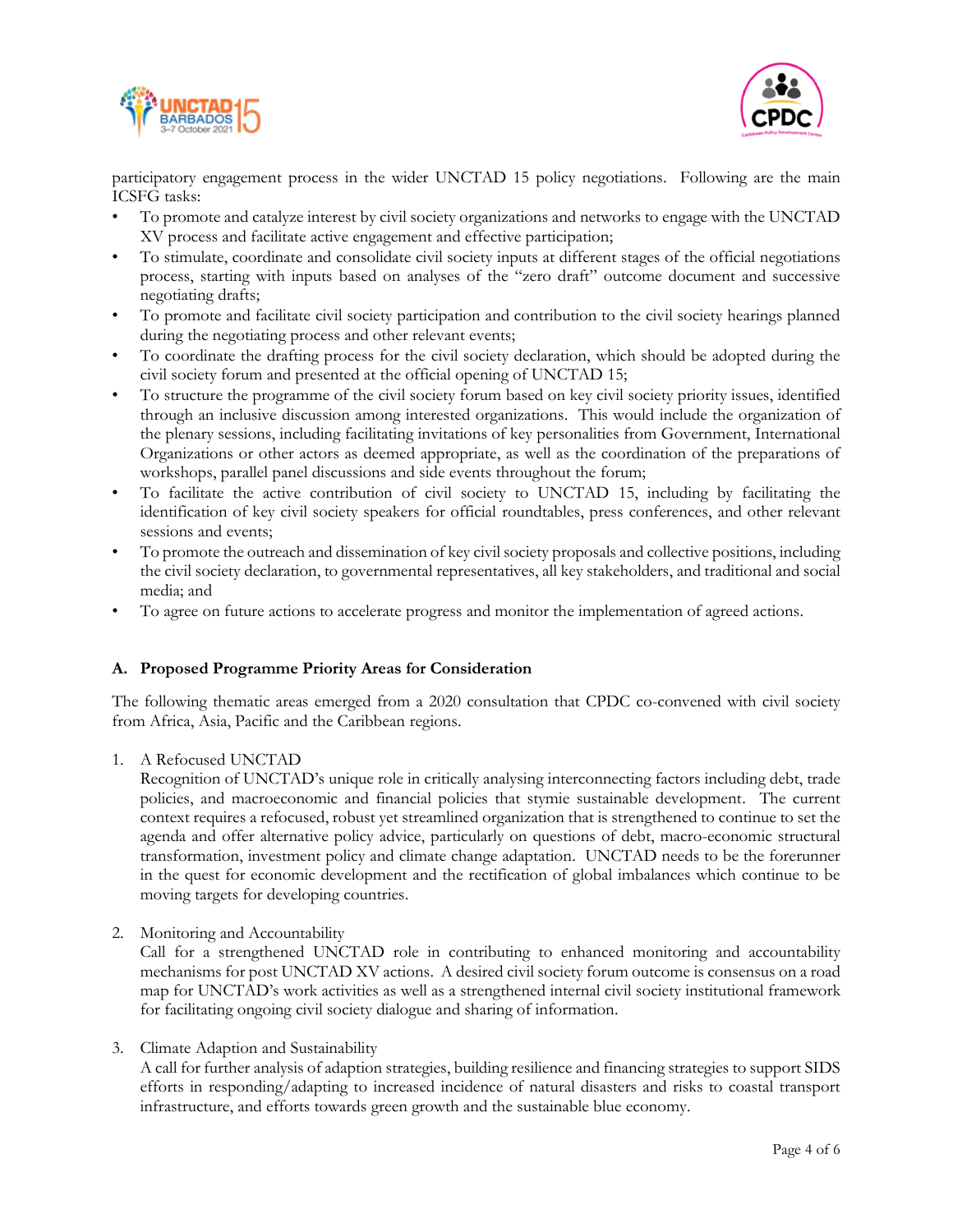



### 4. The Context of COVID-19

A critical examination of how developing countries and SIDS are navigating the current COVID-19 crisis and the response of the international community. The forum will consider whether a call for greater strategic action is needed to assist these countries to make the necessary adjustments.

#### 5. Debt

High and unsustainable debt levels in developing countries and SIDS calls for a focus on the following issues: inequality, trade and tax justice, and the development dimension in regional trade agreements

#### 6. Technology Transfer

Technology transfer continues to be an issue of high priority in negotiations between developed and developing countries specifically as it relates to trade liberalization and climate change. Recognition of the technological gap between developed and developing countries. Policy outcomes need to target increasing access to technology, including improving the abilities the users of technology to identify, acquire, adapt and use knowledge and technology towards developmental objectives.

#### 7. International Trade Agreements

The recognition of the relationship between trade and economic development has been widely acknowledged. Developing countries continue to urge for the inclusion of mechanism within trade agreements to assist in their integration and participation in world trade. The civil society forum intends to address issues geared towards the needs of SIDS, LDCs, and LLDCs being met in trade agreements to ensure their development and effective integration.

### **B. Composition and Duration of the ICSFG**

The ICSFG will be composed of civil society organizations and networks from around the world representing different regional and/or issue-based constituencies. The articulation of the ICSFG will feature a predominantly Southern leadership and ensure gender and regional balance. Members of the ICSFG are expected to meet the following qualifications/criteria:

- Be an umbrella network or well networked civil society group;
- Have a sound track record of work and history of engagement with one or more of UNCTAD's mandate areas;
- Have organizational programme area(s) that align with UNCTAD mandate areas
- Have regional and/or global scope (on economic justice matters) with the capacity to facilitate civil society engagement in UNCTAD or other inter-governmental policy processes
- Be willing to commit at least one day per week to support the preparatory process.
- Be strongly connected to national/regional/international civil society networks

### **C. Accountability**

The ICSFG is responsible for:

• Facilitating robust and substantive dialogue amongst civil society that advances concrete recommendations on the thematic areas that are prioritized by the ICSFG.